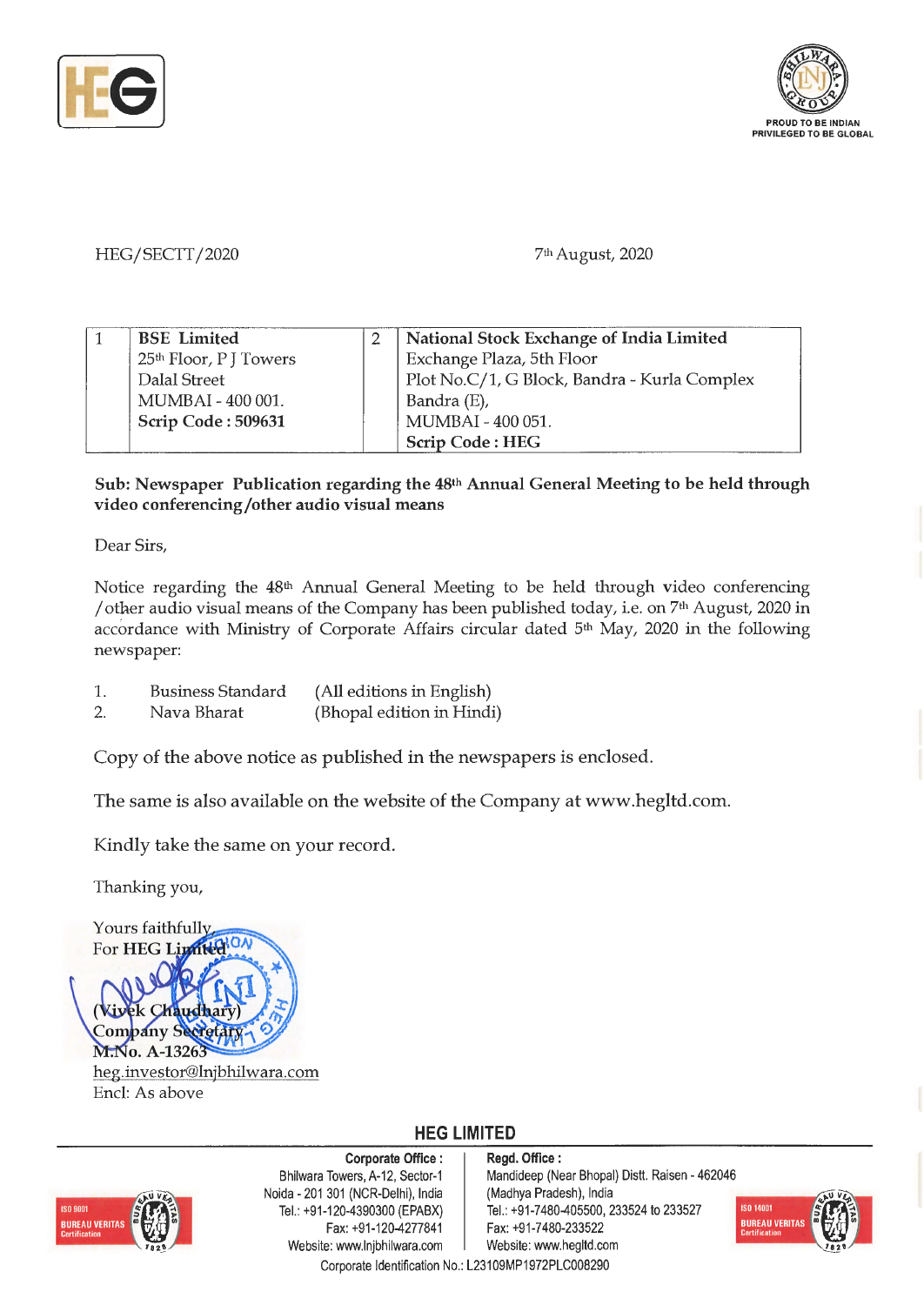| <b>NAME</b>              | PLACE               | DATE       |
|--------------------------|---------------------|------------|
| <b>Business Standard</b> | <b>All Editions</b> | 07-08-2020 |

#### **HEG LIMITED**



CIN: L23109MP1972PLC008290 Regd. Off.: Mandideep (Near Bhopal), Distt. Raisen-462046, (M.P.) Phone: 07480-233524, 233525, Fax : 07480-233522

Corp. Off.: Bhilwara Towers, A-12, Sector-1, Noida-201301 (U.P.) Phone: 01 20-4390300 (EPABX), Fax: 0120-4277841 E-mail: heg.investor@lnjbhilwara.com; Website: www.hegltd.com

NOTICE OF THE 48th ANNUAL GENERAL MEETING TO BE HELD THROUGH VIDEO CONFERENCING/ OTHER AUDIO-VISUAL **MEANS**  Notice is hereby given that 48th Annual General Meeting ("AGM") of HEG Limited ("the Company") will be held through video conferencing (VC)/<br>other audio visual means (OAVM) on Friday, 11th September, 2020 at 2:30 P.M. to transact the business as set out in the Notice of AGM which will be sent in due course of time. The venue of the said meeting shall be deemed to<br>be the Registered Office of the Company at Mandideep (Near Bhopal) Distt. Raisen - 462 046, Madhya Pradesh.

Members may note that in view of continuing COVID-19 pandemic, Ministry of Corporate Affairs (MCA) vide circular dated 5th May, 2020 read with circular dated 8th April, 2020 & 13th April, 2020 and Securities and Exchange Board of India (SEBI) vide its circular dated 12th May, 2020 (collectively referred to as Circulars) permitted holding of AGM without physical presence of the members at the venue. In compliance with these Circulars, the 48th AGM of the Company will be held through VC/OAVM only without physical presence of the members at the venue. The Members can attend and participate in the AGM through VC/OAVM only. Detailed instructions for joining the AGM will be provided in the Notice of AGM.

Members may further note that in pursuance of above stated circulars and in continuation to our newspaper advertisement dated 16th July, 2020 and also in furtherance of Go-Green initiative of the government, the Notice of the AGM and Annual Report for the financial year 2019-20, will be sent through electronic mode only to those members whose email addresses are registered with the Company/ Depository Participant.

In case the email address is not registered with the Company / Depository Participant, please follow the process of registering the same as mentioned below:

**In case,** Send a duly signed request letter to the Registrar and Transfer **Physical** Agent of the Company i.e. MCS Share Transfer Agent Limited

Holding (Unit: HEG Limited), F-65, First Floor, Okhla Industrial Area, Phase - I, New Delhi-110020 or email at helpdeskdelhi@ mcsregistrars.com and provide the following details for registering email address:

a) Folio No., b) Name of shareholder,

c) Copy of the share certificate (front and back),

d) Copy of PAN card (self attested),

e) Copy of AADHAR (self attested)

In case, Please contact your Depository Participant (DP) and register your Demat email address in your demat account, as per the process advised Holding by your DP.

Members may also note that the Company will be availing e-voting services of National Securities Depository Limited to enable its Members to cast their vote on resolutions set forth in the Notice of the AGM.

The Company has fixed Friday, 4th September, 2020 as the "cut -off date" for determining the eligibility of the members to vote by remote e-voting or e-voting during the AGM. Further the Register of Members and Share Transfer Books of the Company will remain closed from Saturday, 5th September, 2020 to Friday, 11th September, 2020 (both days inclusive) for the purpose of Annual General Meeting of the Company.

Members may note that the remote e-voting period shall commence on Monday, 7th September, 2020 (9:00 A.M.) and end on Thursday, 10th September, 2020 (5:00 P.M.) Additionally, the Company will be providing<br>e-voting system for casting vote during the AGM.

Members may also note that if your e-mail id is registered with the Company/ Depository Participant, the login credentials for remote e-voting / e-voting during the AGM will be sent on the registered e-mail address along with the notice of AGM. However members who have not registered their email-id can follow the procedure for registering e-mail id as mentioned above.

Members may note that the detailed procedure for remote e-voting / e-voting during the AGM is also mentioned in the notice of AGM. The Notice of the AGM and the Annual Report will also be available on the Company's website i.e www.hegltd.com, websites of the Stock Exchanges where the shares of the Company are listed, i.e. BSE Limited and National Stock Exchange of India Limited, at www.bseindia.com and www.nseindia.com respectively and on the website of National Securities Depository Limited at www.evoting.nsdl.com in due course of time.

The above information is being issued for the information and benefit of all the members of the Company and is in compliance with the MCA Circular(s) and the SEBI Circular.

Place : Naida (U.P.) Date : 7th August, 2020

For HEG Limited (Vivek Chaudhary) Company Secretary A-13263